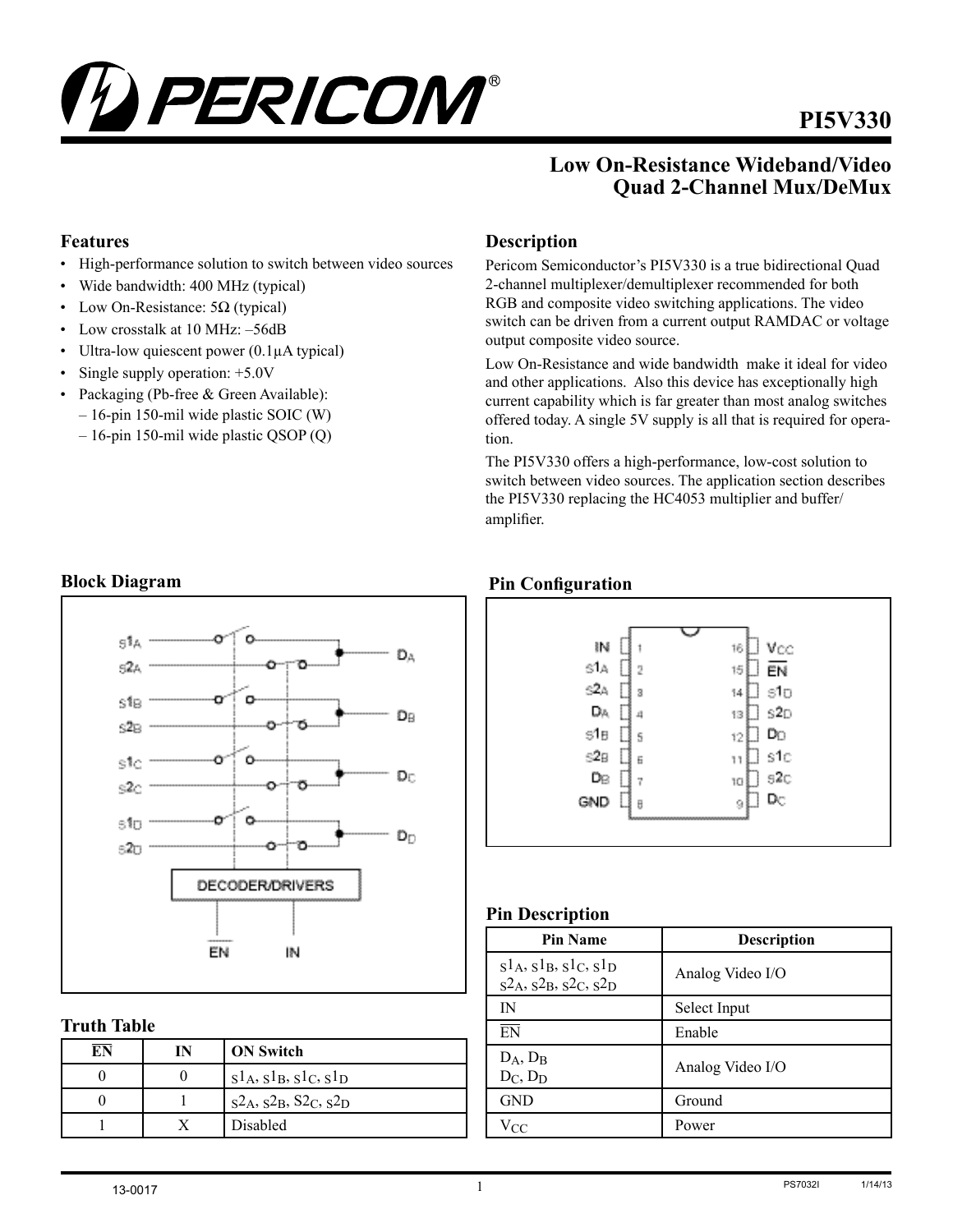

#### **Maximum Ratings**

(Above which the useful life may be impaired. For user guidelines, not tested.)

| Supply Voltage to Ground Potential (Inputs & $V_{CC}$ Only)–0.5V to +7.0V  |
|----------------------------------------------------------------------------|
| Supply Voltage to Ground Potential (Outputs & D/O Only) $-0.5V$ to $+7.0V$ |
|                                                                            |
|                                                                            |
|                                                                            |

#### **Note:**

Stresses greater than those listed under MAXIMUM RAT-INGS may cause permanent damage to the device. This is a stress rating only and functional operation of the device at these or any other conditions above those indicated in the operational sections of this specification is not implied. Exposure to absolute maximum rating conditions for extended periods may affect reliability.

#### **DC Electrical Characteristics** (Over the Operating Range,  $TA = -40^{\circ}C$  to  $+85^{\circ}C$ , Vcc =  $5V \pm 5\%$ )

| <b>Parameters</b> | <b>Description</b>                  | <b>Test Conditions</b> <sup>(1)</sup>                  | Min.     | Typ. $(2)$ | Max.    | Units |
|-------------------|-------------------------------------|--------------------------------------------------------|----------|------------|---------|-------|
| <b>VANALOG</b>    | Analog Signal Range                 |                                                        | $\theta$ |            | 2.0     |       |
| $V_{IH}$          | Input HIGH Voltage                  | Guaranteed Logic HIGH Level                            | 2.0      |            |         | V     |
| $V_{IL}$          | Input LOW Voltage                   | Guaranteed Logic LOW Level                             | $-0.5$   |            | 0.8     |       |
| I <sub>IH</sub>   | Input HIGH Current                  | $V_{CC}$ = Max., $V_{IN}$ = V <sub>CC</sub>            |          |            | $\pm 1$ |       |
| $I_{IL}$          | Input LOW Current                   | $V_{CC}$ = Max., $V_{IN}$ = GND                        |          |            | $\pm 1$ | μA    |
| $I_{O}$           | Analog Output Leakage Current       | $0 \leq S1$ , S2 or $D \leq V_{CC}$ , Switch OFF       |          |            | $\pm 1$ |       |
| $V_{IK}$          | Clamp Diode Voltage                 | $V_{CC}$ = Min., $I_{IN}$ = -18mA                      | $-0.7$   | $-1.2$     |         | V     |
| $V_{\rm H}$       | Input Hysteresis at Control Pins    |                                                        |          | 150        |         | mV    |
| $R_{ON}$          | Switch On-Resistance <sup>(3)</sup> | $V_{CC} = Min.$ , $V_{IN} = 1.0V$ ,<br>$I_{ON} = 13mA$ |          | 5          | 7       | Ω     |
|                   |                                     | $V_{CC} = Min.$ , $V_{IN} = 2.0V.$<br>$I_{ON} = 26mA$  |          | 7          | 10      |       |

**Notes:**

1. For Max. or Min. conditions, use appropriate value specified under Electrical Characteristics for the applicable device type.

2. Typical values are at  $V_{CC} = 5.0V$ ,  $T_A = 25^{\circ}C$  ambient and maximum loading.

3. Measured by the voltage drop between S1, S2, and D I/O pins at indicated current through the switch. On-Resistance is determined by the lower of the voltages on the S1, S2, and D I/O pins.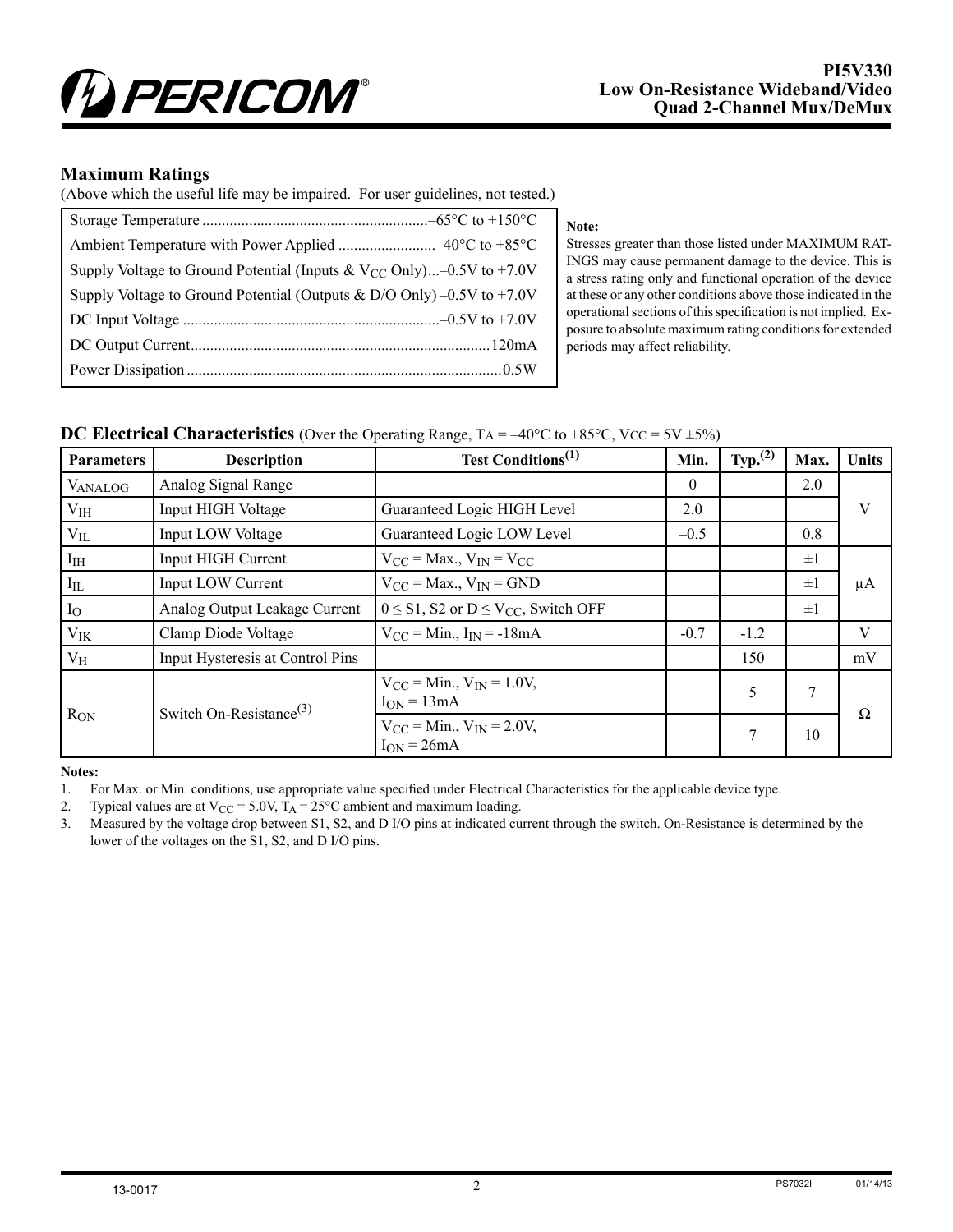| <b>Parameters</b>     | <b>Description</b>       | <b>Test Conditions</b>                                   | Min. | Typ.  | Max.          | Unit |
|-----------------------|--------------------------|----------------------------------------------------------|------|-------|---------------|------|
| $t_{ON}$              | Turn On Time             | $R_L = 75\Omega$ , $C_L = 20p$ F, See Fig. 4             |      | 2.5   | 5             |      |
| $t$ OFF               | Turn Off Time            | $R_L = 75\Omega$ , $C_L = 20p$ <sub>F</sub> , See Fig. 4 |      | 1.1   | $\mathcal{L}$ | ns   |
| $B_W^{(1)}$           | -3 dB Bandwidth          | See Fig. 5                                               |      |       | 400           | MHz  |
| <b>XTALK</b>          | Crosstalk                | 10MHz, See Fig. 5                                        |      | $-80$ |               | dB   |
| $C_{\text{IN}}^{(1)}$ | Input/Enable Capacitance | $V_{IN} = 0V$ , $f = 1$ MHz                              |      |       | 6             |      |
| $C_{\rm OFF}^{(1)}$   | Capacitance, Switch Off  | $V_{IN} = 0V$ , $f = 1$ MHz                              |      |       | 6             | pF   |
| $C_{ON}^{(1)}$        | Capacitance, Switch On   | $V_{IN} = 0V$ , $f = 1$ MHz                              |      |       | 9             |      |
| $O_{IRR}$             | Off Isolation            | 10MHz, See Fig 5                                         |      | $-56$ |               | dB   |

### **Dynamic Characteristics** (Over the Operating Range,  $T_A = -40^{\circ}C$  to  $+85^{\circ}C$ ,  $V_{CC} = 5V \pm 5\%$ )

**Notes:**

1. This parameter is determined by device characterization but is not production tested.

### **Power Supply Characteristics**

| <b>Parameters</b>  | <b>Description</b>                                 | <b>Test Conditions</b> <sup>(1)</sup>                                                                       |                        | Min. | Typ <sup>(2)</sup> | Max. | Units             |
|--------------------|----------------------------------------------------|-------------------------------------------------------------------------------------------------------------|------------------------|------|--------------------|------|-------------------|
| $I_{CC}$           | Quiescent Power<br>Supply Current                  | $V_{CC}$ = Max.                                                                                             | $IN = GND$ or $V_{CC}$ |      | 0.1                | 3.0  | μA                |
| $\Delta_{\rm ICC}$ | Supply Current per Input<br>@ TTL HIGH             | $V_{CC} = Max.$                                                                                             | $IN = 3.4V^{(3)}$      |      |                    | 2.5  | mA                |
| ICCD               | Supply Current per Input<br>per MHz <sup>(4)</sup> | $V_{CC}$ = Max., S1, S2 and D<br>Pins Open $\overline{EN} = GND$<br>Control Input Toggling<br>50%Duty Cycle |                        |      |                    | 0.25 | mA/<br><b>MHz</b> |

**Notes:**

1. For Max. or Min. conditions, use appropriate value specified under Electrical Characteristics for the applicable device.

2. Typical values are at  $V_{CC} = 5.0V$ , +25°C ambient.

3. Per TTL driven input ( $V_{IN} = 3.4V$ , control inputs only); S1, S2, and D pins do not contribute to I<sub>CC</sub>.

4. This current applies to the control inputs only and represent the current required to switch internal capacitance at the specified frequency. The S1, S2, and D I/O pins generate no significant AC or DC currents as they transition. This parameter is not tested, but is guaranteed by design.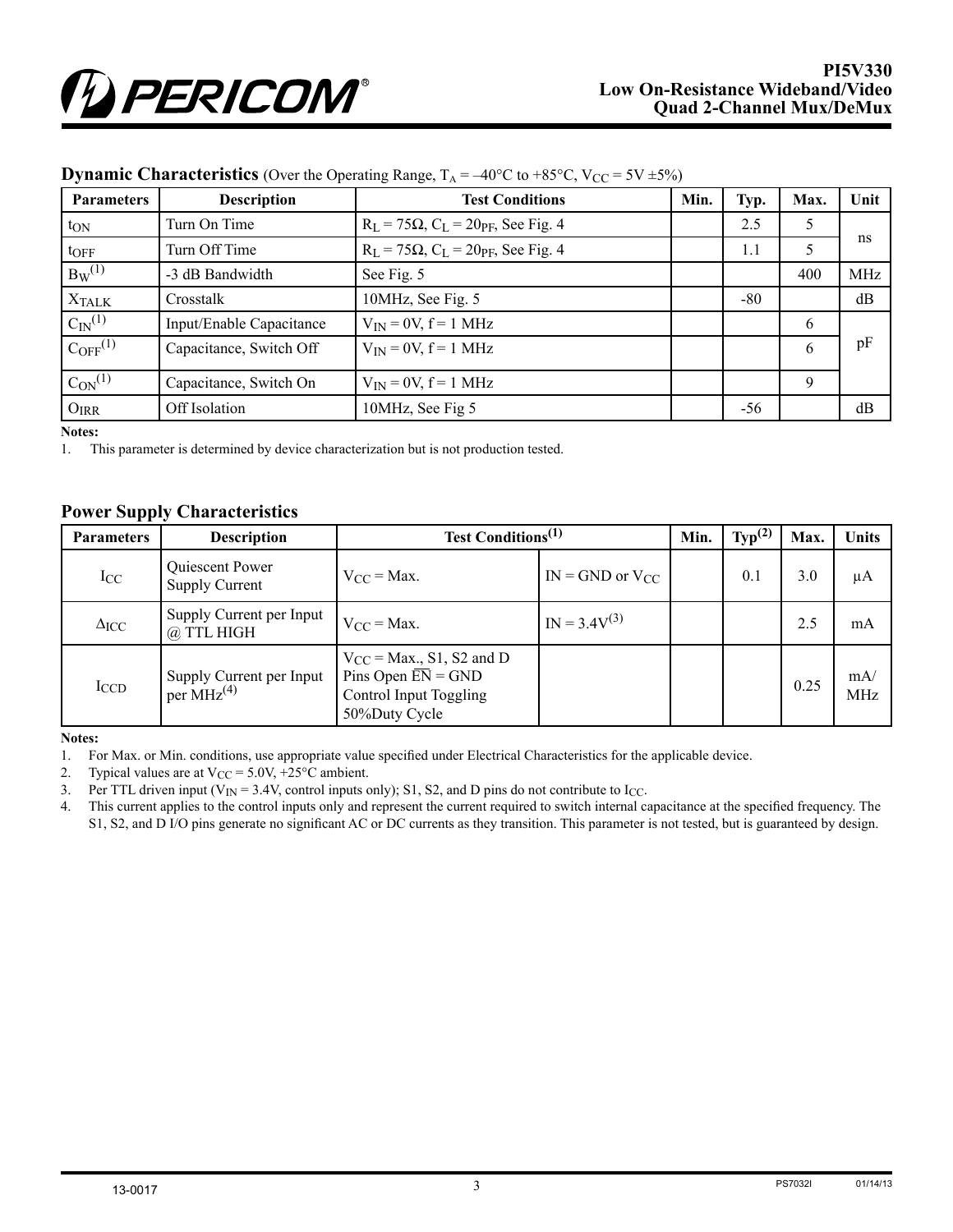

### **Definitions**

| <b>Symbol</b>         | <b>Description</b>                                                                                                                                       |
|-----------------------|----------------------------------------------------------------------------------------------------------------------------------------------------------|
| $R_{ON}$              | Resistance between source and drain with switch in the ON state.                                                                                         |
| $I_{\rm O}$           | Output leakage current measured at S1, S2, and D with the switch OFF.                                                                                    |
| $V_{IN}$              | Digital voltage at the IN pin that selects between S1 and S2 analog inputs.                                                                              |
| $V_{EN}$              | A voltage that ENABLES the chip.                                                                                                                         |
| $C_{IN}$              | Capacitance at the digital inputs.                                                                                                                       |
| $C_{OFF}$             | Capacitance at analog I/O (S1, S2, D) with switch OFF.                                                                                                   |
| $C_{ON}$              | Capacitance at analog I/O (S1, S2, D) with switch ON.                                                                                                    |
| $V_{IH}$              | Minimum input voltage for logic HIGH.                                                                                                                    |
| $V_{IL}$              | Minimum input voltage for logic LOW.                                                                                                                     |
| $I_{IH}$ ( $I_{IL}$ ) | Input current of the digital input.                                                                                                                      |
| $t_{ON}$              | Propagation delay measured between 50% of the digital input to 90% of the analog output when switch is<br>turned ON. The peak analog voltage is 0.714V.  |
| $t$ OFF               | Propagation delay measured between 50% of the digital input to 90% of the analog output when switch is<br>turned OFF. The peak analog voltage is 0.714V. |
| $B_W$                 | Frequency response of the switch in the ON state measured at 3dB down.                                                                                   |
| <b>XTALK</b>          | Is an unwanted signal coupled from channel to channel. Measured in $-dB$ . XTALK = 20 LOG VOUT/VIN. This is<br>non-adjacent crosstalk.                   |
| $O_{IRR}$             | Off isolation is the resistance (measured in $-dB$ ) between the input and output with the switch off (NO).                                              |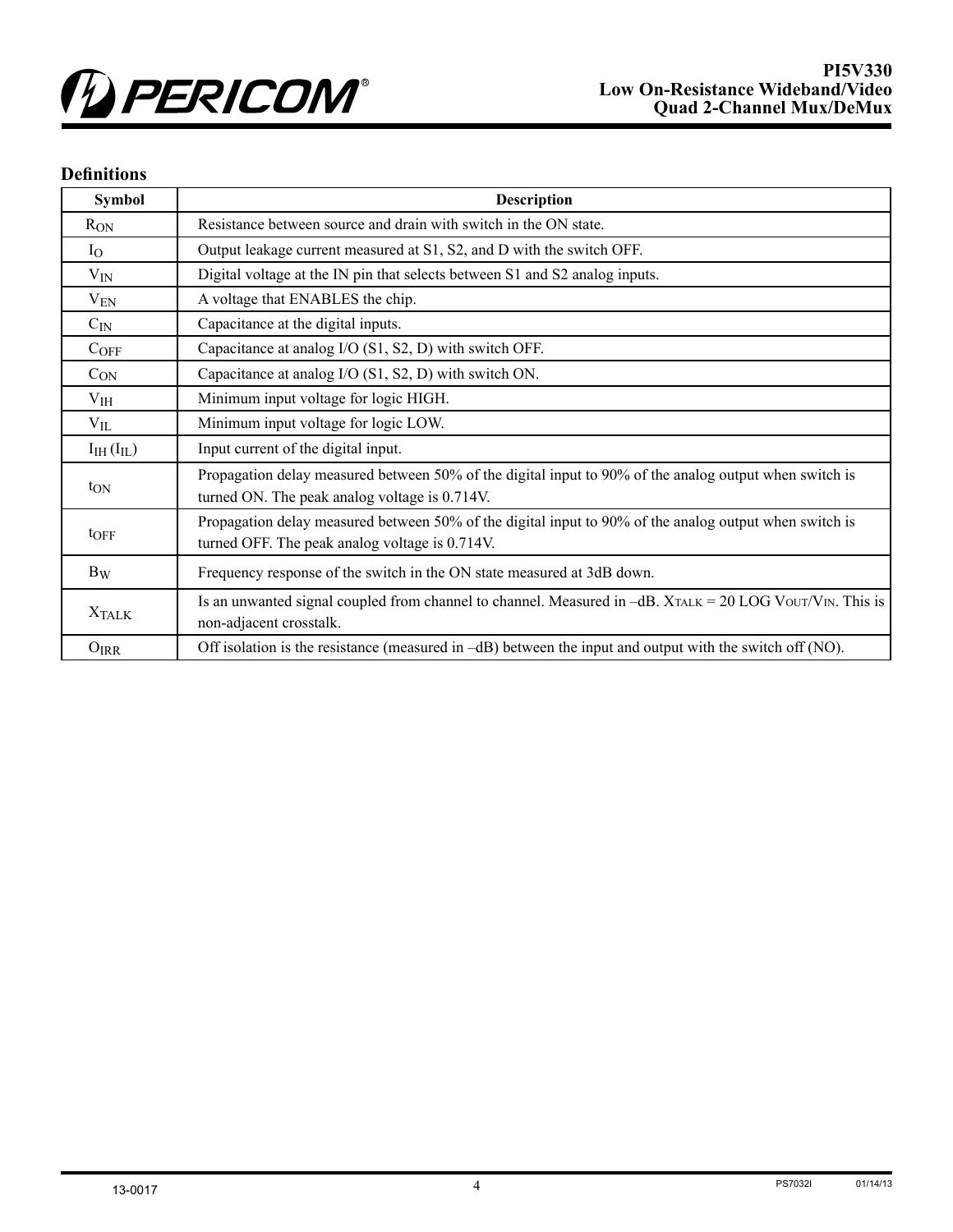



**Figure 1. Gain vs Frequency**



**Figure 2. Off Isolation vs Frequency**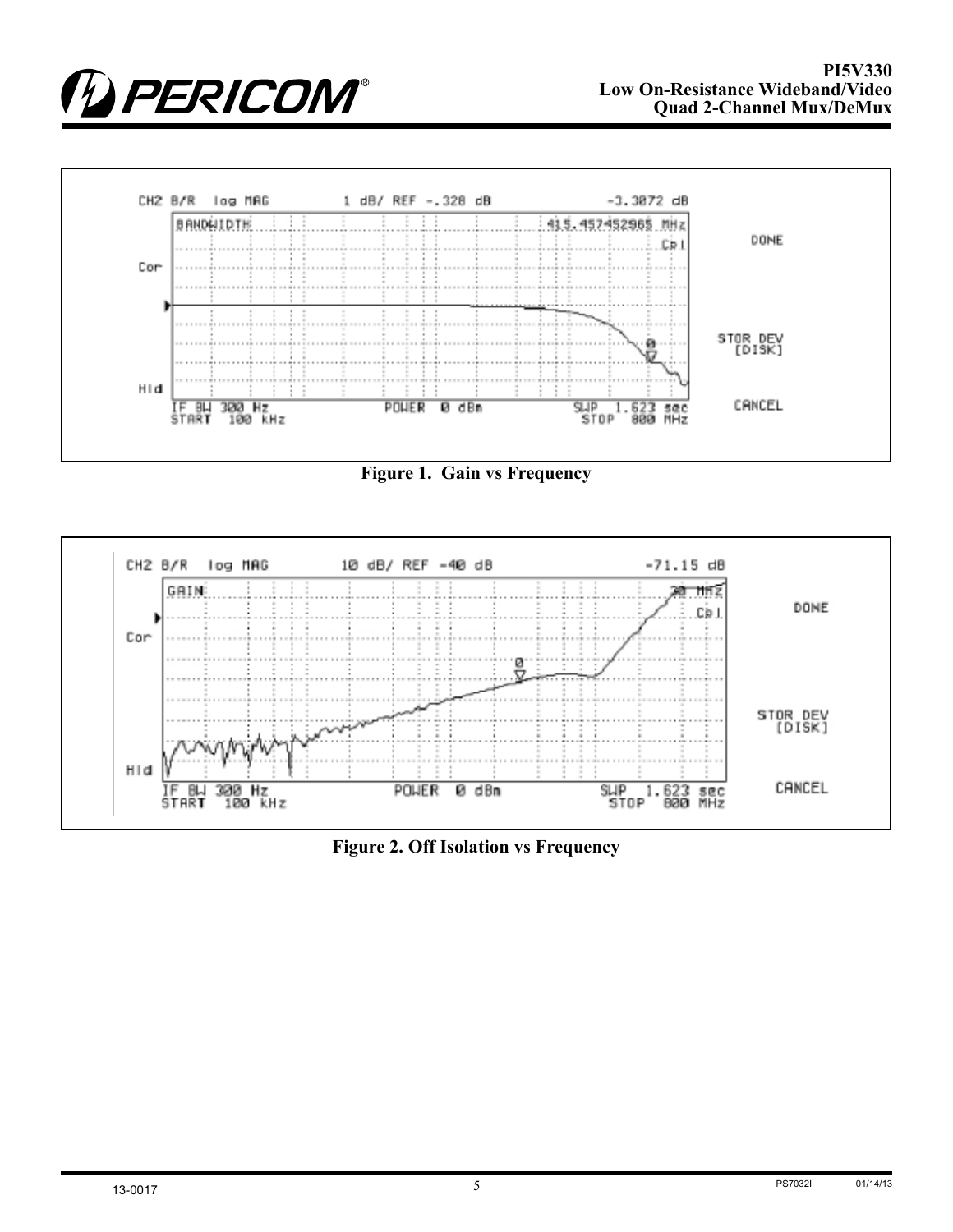



**Figure 3. Crosstalk vs Frequency**



### **Figure 4. Switching Time**



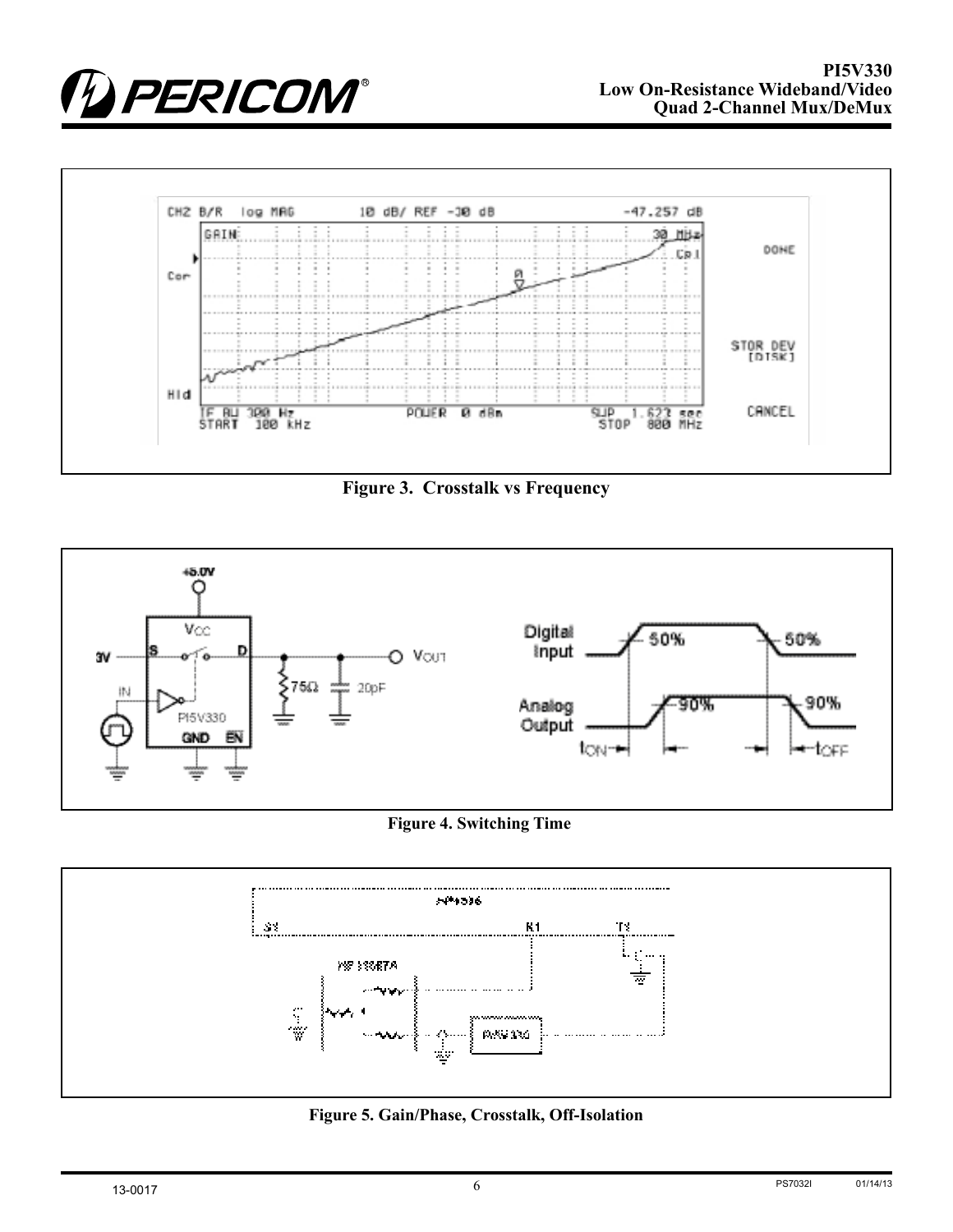

### **Packaging Mechanical: 16-pin SOIC (W)**



2012-0398